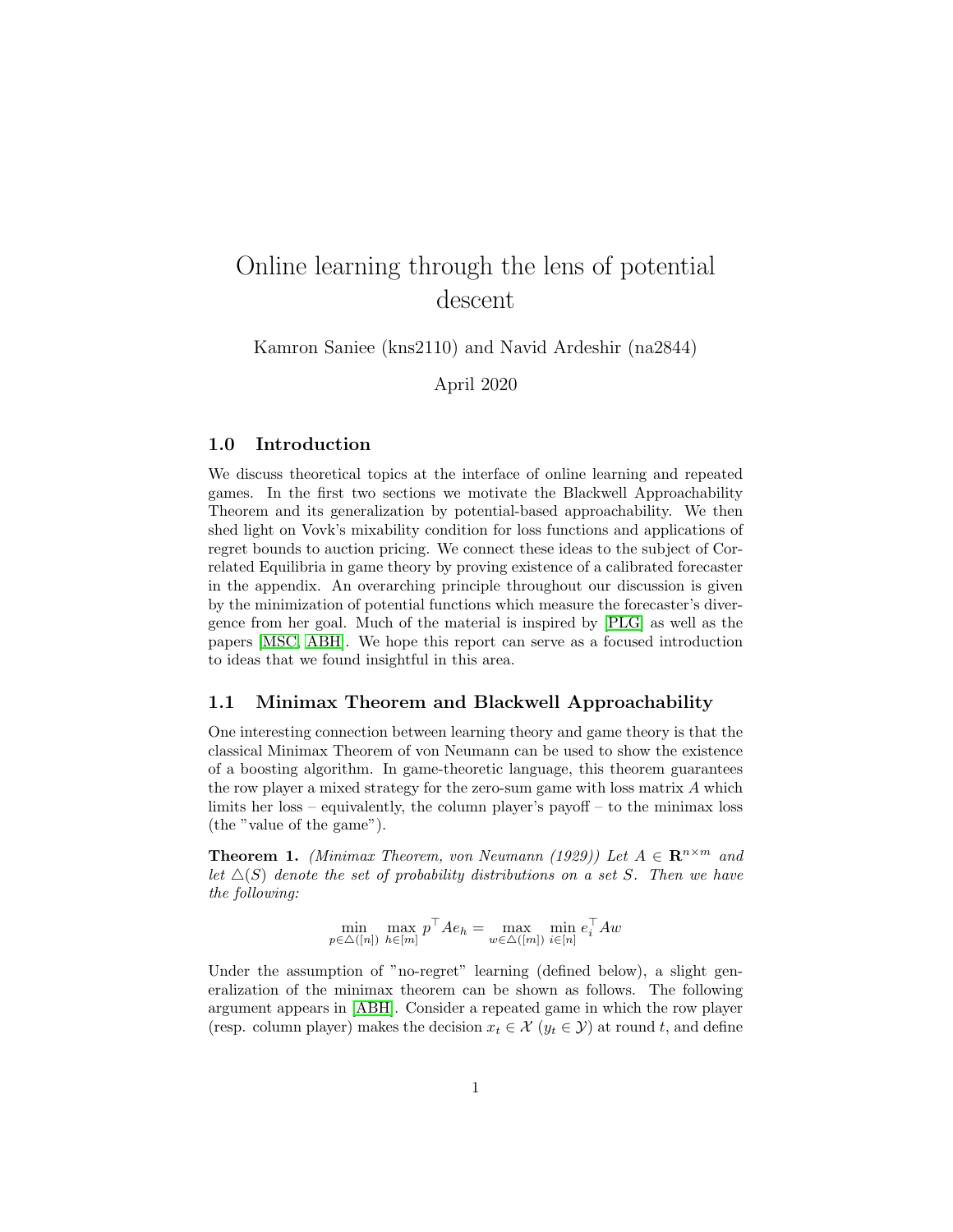the regret incurred by the row player as

$$
\operatorname{Regret}_{T}^{\text{row}} = \sum_{t=1}^{T} x_t^{\top} A y_t - \min_{x} x^{\top} \sum_{t=1}^{T} A y_t.
$$

The regret of the column player is similarly

Regret<sub>T</sub><sup>col</sup> = 
$$
\sum_{t=1}^{T} x_t^{\top} (-A)y_t - \min_{y} \sum_{t=1}^{T} x_t^{\top} (-A)y = \max_{y} \sum_{t=1}^{T} x_t^{\top} Ay - \sum_{t=1}^{T} x_t^{\top} Ay_t.
$$

Suppose that both players are able to make decisions such that their regrets are  $o(T)$  (such strategies are termed *no-regret*). Since the sets  $\mathcal{X}, \mathcal{Y}$  are convex and compact (they are probability simplices on the players actions), they are closed under taking averages, and extrema of continuous functions on  $\mathcal{X} \times \mathcal{Y}$ are achieved. It follows that

$$
\frac{1}{T} \sum_{t=1}^{T} x_t^{\top} A y_t = \frac{\text{Regret}_{T}^{\text{row}}}{T} + \min_{x} x^{\top} A (\frac{1}{T} \sum_{t=1}^{T} y_t) \le o(1) + \max_{y} \min_{x} x^{\top} A y
$$

and likewise

$$
\frac{1}{T} \sum_{t=1}^T x_t^\top A y_t = \max_y (\frac{1}{T} \sum_{t=1}^T x_t)^\top A y - \frac{\text{Regret}_T^{\text{col}}}{T} \ge \min_x \max_y x^\top A y - o(1)
$$

which gives  $\max_y \min_x x^\top A y \ge \min_x \max_y x^\top A y$ . Also,

$$
\min_{x} x^{\top} A y \leq x^{\top} A y \quad \forall x \in \mathcal{X}, y \in \mathcal{Y} \implies \max_{y} \min_{x} x^{\top} A y \leq \max_{y} x^{\top} A y \quad \forall x \in \mathcal{X}
$$

$$
\implies \max_{y} \min_{x} x^{\top} A y \leq \min_{x} \max_{y} x^{\top} A y
$$

so max<sub>y</sub> min<sub>x</sub>  $x^{\top}Ay = \min_x \max_y x^{\top}Ay$ . Thus, the classical minimax theorem can be recovered from the existence of no-regret strategies for repeated games.

The significance of the minimax theorem historically motivated the question of what can be said when the losses are vectors in  $\mathbb{R}^d$  instead of scalar. This can model the situation of multiple loss types, as well as the N-experts problem (Example 2 below). In the work of Blackwell [\[B\]](#page-10-3), an especially useful condition was identified as whether or not the row player can guarantee that the euclidean distance of her average loss vector to a desired subset of  $\mathbb{R}^d$  converges to zero. Accordingly, we have the following definition:

**Definition 1.**  $S \in \mathbb{R}^d$  is called approachable [\[PLG\]](#page-10-0), §7.7 if a strategy exists for the row player such that, for any sequence of plays by the column player, we have  $\overline{a}$ 

$$
\lim_{T \to \infty} d(\frac{1}{T} \sum_{t=1}^{T} \ell(I_t, J_t), S) = 0 \quad a.s.
$$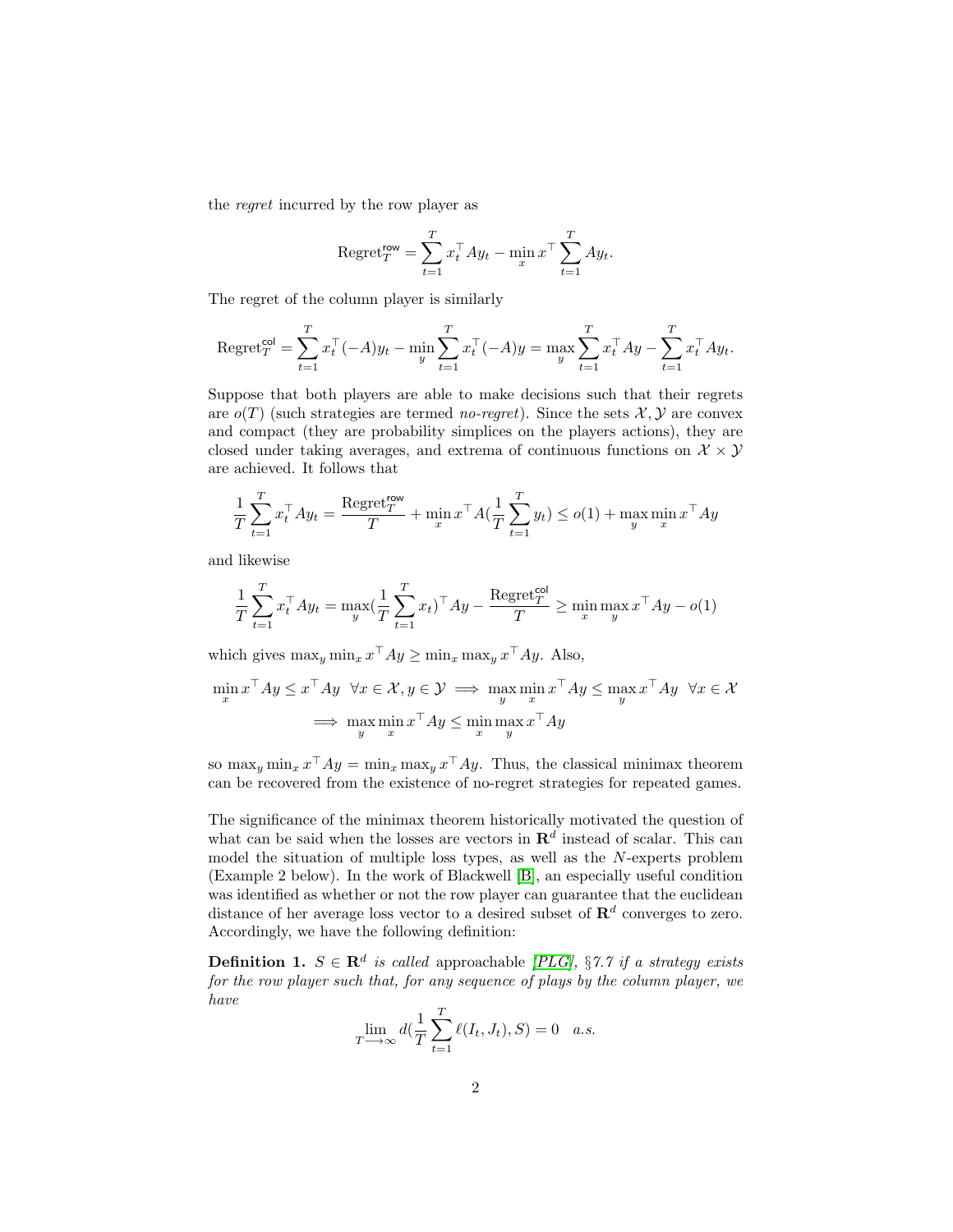As mentioned in Blackwell's original paper, the notion of approachability was motivated by the following property of repeated zero-sum games. We will show that no matter how the column player plays, the row player's minimax strategy guarantees that the average loss asymptotically approaches to the set  $(-\infty, V]$ almost surely  $(Ex. 7.7 \text{ in } [PLG])$  $(Ex. 7.7 \text{ in } [PLG])$  $(Ex. 7.7 \text{ in } [PLG])$ , where V is the value of the game.

Theorem 2. In a repeated zero-sum game with scalar loss matrix A, the set  $(-\infty, v]$  is approachable if and only if  $v > V$ .

*Proof.* Let  $I_t$ ,  $J_t$  denote the realized row and column player actions at time t, and  $\mathbf{E}_{t}[\cdot]$  denote the expectation conditional on the row player's past plays  $I_1, \ldots, I_{t-1}$  and on  $J_t$ . Suppose the row player chooses her action according to the minimax strategy x every round, and let  $y_t \in \Delta([m])$  be the column player's mixed strategy at time  $t$ . Then by the minimax theorem,

$$
\mathbf{E}_t \ell(I_t, J_t) = x^\top A e_{J_t} \le \max_y x^\top A y =: V
$$

and by the law of iterated expectation

$$
\mathbf{E}\ell(I_t,J_t) = \mathbf{E}\mathbf{E}_t\ell(I_t,J_t)
$$

which implies  $\ell(I_t, J_t) - \mathbf{E}_t \ell(I_t, J_t)$  is a martingale difference sequence bounded by  $\max_{i,j} a_{ij} - \min_{i,j} a_{ij} =: c$ . By the Azuma-Hoeffding inequality, we have for any $\epsilon > 0$ 

$$
\mathbf{P}(\frac{1}{T}\sum_{t=1}^T \ell(I_t, J_t) - \frac{1}{T}\sum_{t=1}^T \mathbf{E}_t \ell(I_t, J_t) > \epsilon) \le e^{-2T\epsilon^2/c^2}
$$

Since  $\sum_{T=1}^{\infty} e^{-2T\epsilon^2/c^2} < \infty$ , the Borel-Cantelli lemma implies that

$$
\limsup \frac{1}{T} \sum_{t=1}^T \ell(I_t, J_t) - \frac{1}{T} \sum_{t=1}^T \mathbf{E}_t \ell(I_t, J_t) \le \epsilon \quad a.s.
$$

and thus

$$
\limsup \frac{1}{T} \sum_{t=1}^{T} \ell(I_t, J_t) - V \le \epsilon \quad a.s.
$$

By applying the same argument from the perspective of the row player (conditioning on the column player's past, and bounding the left tail), the column player can guarantee that

$$
\liminf \frac{1}{T} \sum_{t=1}^{T} \ell(I_t, J_t) \ge V - \epsilon \quad a.s.
$$

Blackwell's approachability theorem provides necessary and sufficient conditions for approachability of convex sets in the case of vector-valued losses:

 $\Box$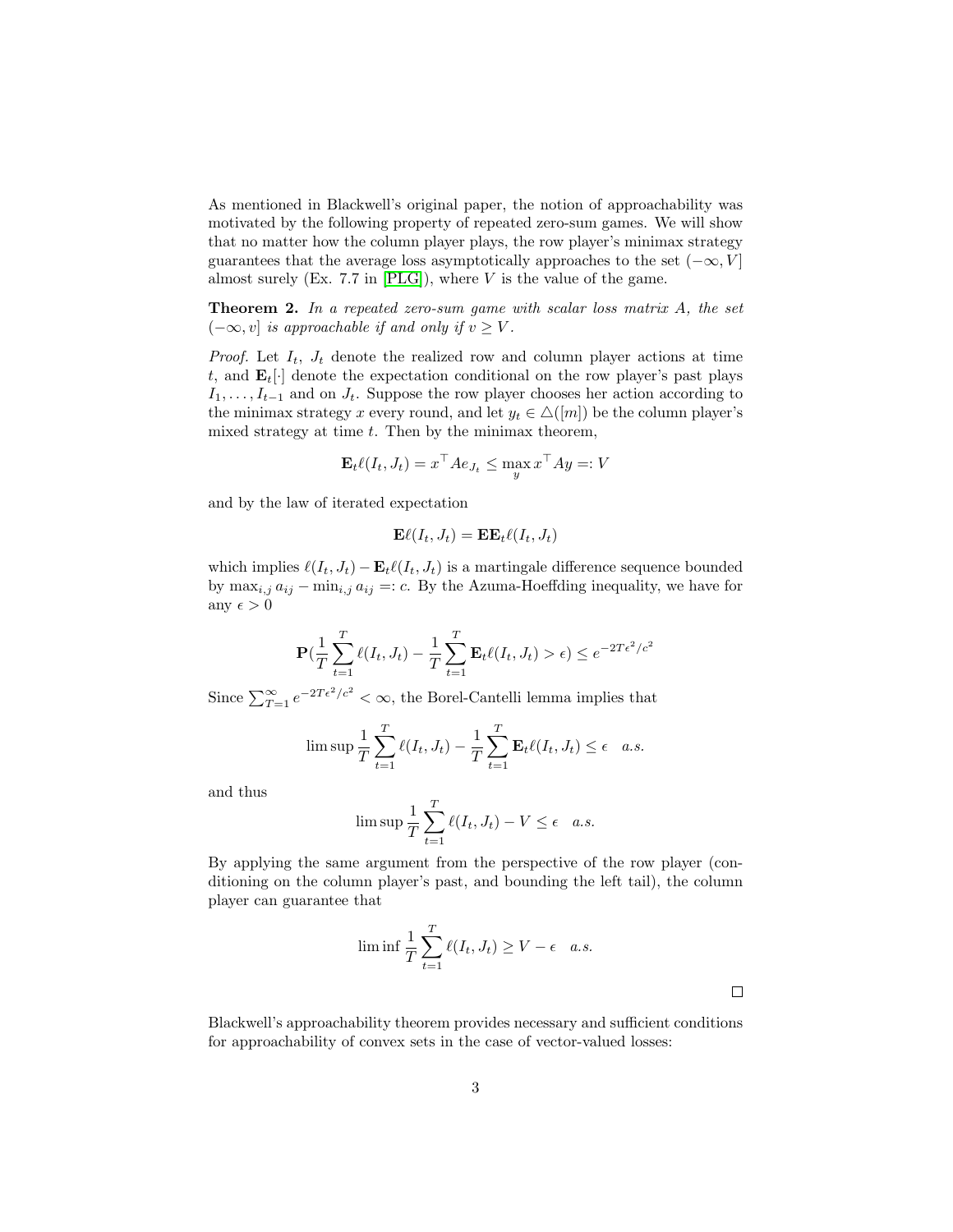**Theorem 3.** (Blackwell's approachability theorem). A convex set S is approachable if and only if every halfspace  $H \supset S$  is approachable.

Note that approachability of limit points is equivalent to approachability of S, so that S may be assumed closed and convex without loss of generality. The proof of this result essentially reduces to the case of scalar losses: indeed, by Theorem 2, a halfspace  $H = \{u \in \mathbf{R}^d : \langle u, a \rangle \leq v\}$  parameterized by  $a \in S^{d-1}$  is approachable if and only if the value of the game with (scalar) loss matrix  $\langle \ell(i, j), a \rangle$  is at most v. This, in turn, guarantees the existence of a mixed strategy which keeps the loss within the halfspace. Iterated orthogonal projections of the average loss vector onto S can then be used to construct a sequence of halfspaces containing S, and this way one obtains an algorithm for approaching  $S$  [cf. PLG, Thm. 7.5 for the proof].

**Example 1.** Suppose that the loss matrix is circulant, i.e.,  $\ell(i, j) = \ell(i + 1)$ mod  $n, j+1 \mod m$ , where n divides m. Then S is approachable if and only if S contains the "center of mass"  $\frac{1}{nm} \sum_{i,j} \ell(i,j) \in \mathbf{R}^d$ . By playing a uniform mixed strategy at every round, each player can ensure the sequence of losses is  $i.i.d.$  and uniform on the set of loss vectors, which ensures the average loss converges almost surely to the center of mass by the strong law of large numbers.

Example 2. (N-Experts) While the notion of vector-valued loss may at first seem unintuitive, the N-experts setting provides a case of special interest. In this case the "column player" corresponds to "nature" which selects an outcome  $y_t \in [m]$  at time t. The forecaster chooses an expert  $I_t$  and incurs scalar loss  $\ell(I_t, y_t)$ , while the experts incur losses  $\ell(k, y_t), k = 1, ..., N$ . By forming the vector-valued loss matrix with  $(i, j)$ <sup>th</sup> entry  $(\ell(i, j) - \ell(1, j), \ldots, \ell(i, j) - \ell(N, j)),$ the existence of a Hannan consistent (or no-regret) strategy is converted to the approachability of the nonpositive orthant  $\mathbf{R}_{-}^{N} = \{u : u_1, \ldots, u_N \leq 0\}$ , since the average loss in this game is the average regret vector

$$
\frac{1}{t}R_t = \frac{1}{t}\sum_{s=1}^t (\ell(I_s, y_s) - \ell(1, y_s), \dots, \ell(I_s, y_s) - \ell(N, j)).
$$

Note that the nonpositive orthant is particularly well structured for approachability, since it suffices to consider halfspaces passing through 0 whose normal vectors a lie in the positive orthant (any other halfspaces containing  $\mathbb{R}^N_-$  are approachable if these halfspaces are). Also, while the proof of the approachability theorem does not in general suggest an explicit mixed strategy at time t (its existence is merely a consequence of the minimax theorem), in the case of orthant approachability, it can be calculated in simple form in terms of the normal vector of the corresponding halfplane divided by the sum of its components, as shown in the next section.

### 1.2 Potential Based Approachability

Hart and Mas Colell [\[MSC\]](#page-10-1) used the same algorithmic idea in Blackwell's proof of the approachability theorem to come up with a class of strategies for ap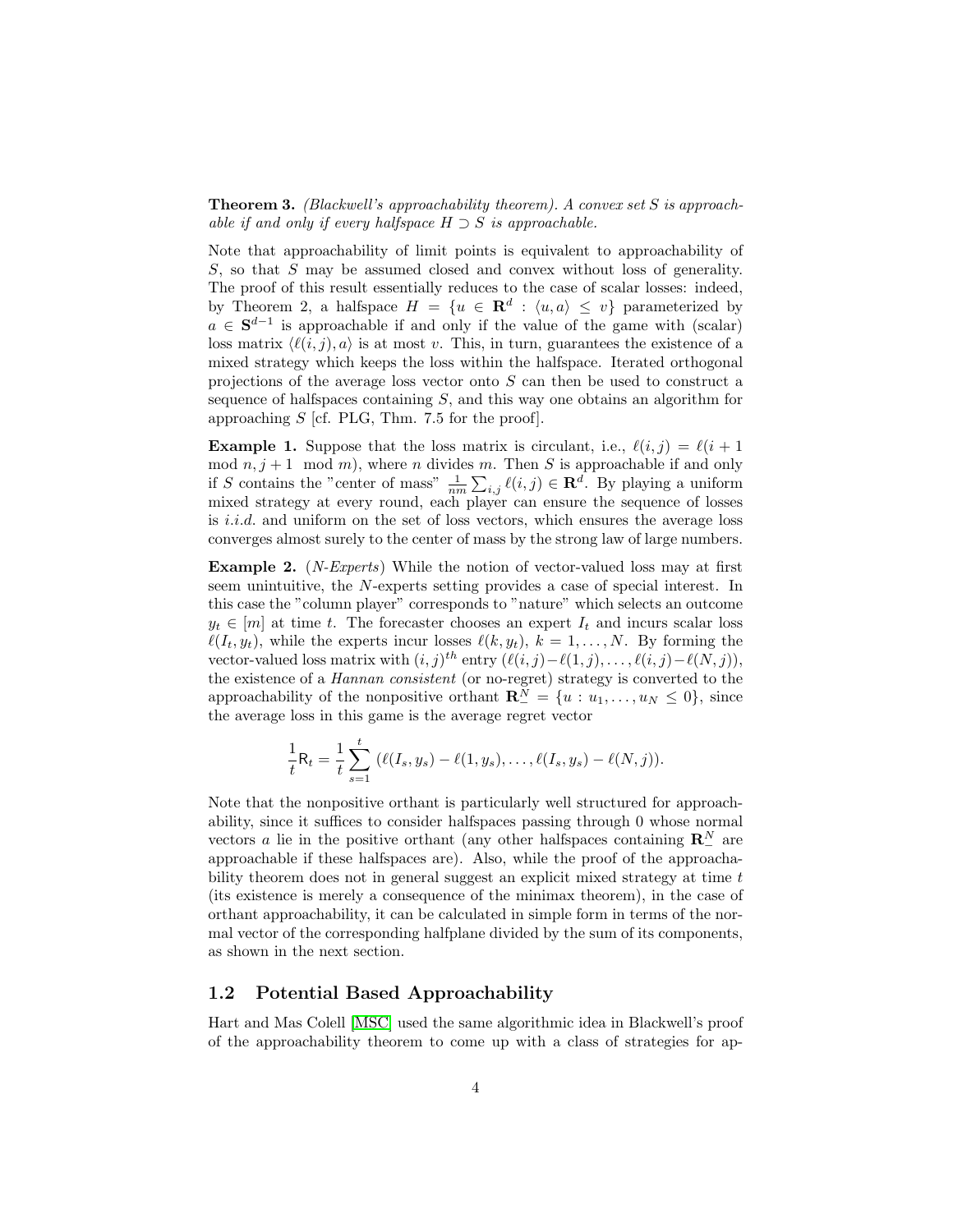proaching a convex set. As mentioned, the original proof relies on projection onto the target set, which is well defined and computationally feasible under the convexity assumption. Therefore, it is natural to ask what happens if we change the notion of "distance" from the current state to S. This would result in different projections onto the set, and thus, new strategies to approach a given set. The idea is to define a *potential function* on the space  $\mathbb{R}^d$  and try to move in the directions that decrease the potential. This is analogous to an energy functional minimized by a physical system. Let  $\Phi : \mathbf{R}^d \mapsto \mathbf{R}_+$  be a twice differentiable convex function which plays the role of potential and indicates how close we are from the equilibrium state. Since the goal is to reach the set S, we need to impose the condition that  $\Phi$  vanish on S and take positive values outside of S. For instance,  $\Phi(x) = \inf_{y \in S} ||y - x||_2$  satisfies these conditions and  $\nabla \Phi(x)$  corresponds to the orthogonal projection of x onto S used in Blackwell's original proof. Now the main idea is to use strategies which keep the loss vector oriented towards S and then track progress of the potential function at every stage instead of  $d(\frac{1}{T} \sum_{t=1}^T \ell(I_t, J_t), S)$ , which is the quantity of interest. Recall that by the argument given in section 1.1, we have the following:

**Corollary 1.** A halfspace  $H = \{u \in \mathbb{R}^d : \langle u, a \rangle \leq v\}$  is approachable if and only if there exists a mixed strategy  $p \in \Delta([n])$  for the row player such that:

$$
\max_{j\in [m]} \langle \ell(p,j),a\rangle \leq v
$$

**Definition 2.** (Bregman's Projection.) For every  $x \notin S$  we can define a unique projection point on S:

$$
\Pi_S(x) \coloneqq \arg\min_{y\in S} \Phi(y) - \Phi(x) - \langle \nabla \Phi(x), y - x \rangle = \arg\max_{y\in S} \langle y, \nabla \Phi(x) \rangle
$$

Note that this projection is not necessarily based on a norm since the argument inside does not satisfy the triangle inequality; however, it has the properties that we need to replicate the algorithm in Blackwell's original proof.

**Definition 3.** (Support of Convex Sets.) For every  $x \in \mathbb{R}^d$  and convex set S we may define  $u(x) := \max_{y \in S} \langle y, x \rangle$  to be the support function of S. Furthermore, we have  $\nabla u(x) = \arg \max_{y \in S} \langle y, x \rangle$ . It is also referred to as the conjugate function of the indicator of S.

Let us consider hyperplane passing through  $\Pi_S(x)$  with normal vector  $\nabla \Phi(x)$ . Since S is approachable, the existence of the following potential strategy  $p \in$  $\Delta(n)$  for every point  $x \notin S$  is guaranteed by the Corollary 1.:

<span id="page-4-0"></span>
$$
\max_{j \in [m]} \langle \ell(p, j), \nabla \Phi(x) \rangle \le u(\nabla \Phi(x)) \tag{\star}
$$

It is worth mentioning that explicitly constructing such strategies  $p$  is problem dependent, but in some problems of interest, such as N-Experts and Calibration, the strategy can be easily calculated in terms of the gradient of Φ. We may define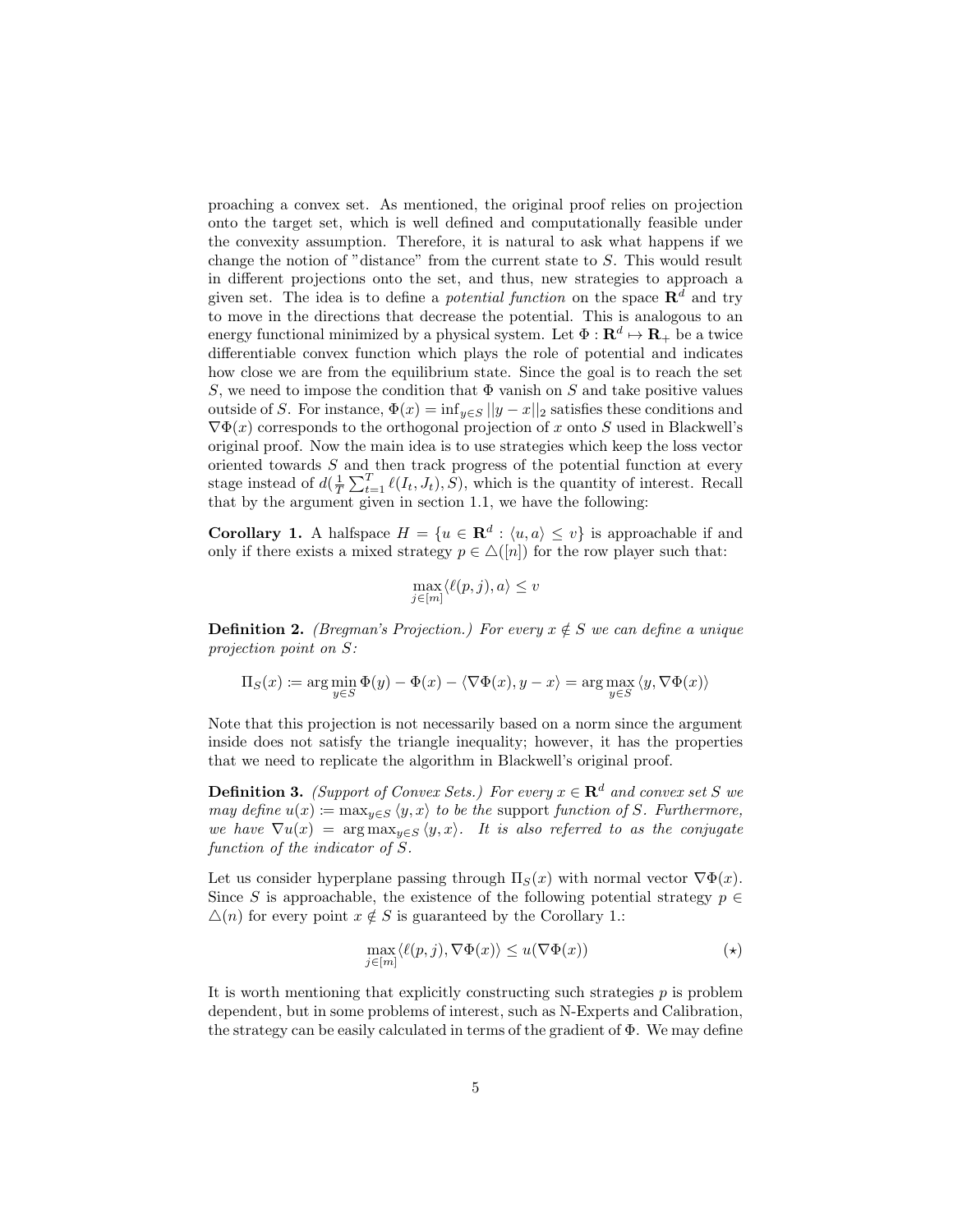the current state  $\mathbf{x}_t \in \mathbf{R}^d$  as the following:

$$
\mathbf{x}_t := \frac{1}{t} \sum_{s=1}^t \mathbf{E}[\ell(I_s, J_s)|I_{1:s-1}, J_s] = \frac{1}{t} \sum_{s=1}^t \ell(p_s, J_s)
$$

Where  $p_t$  is a strategy that satisfies  $(\star)$  at  $\mathbf{x}_{t-1}$ . Looking at the evolution vector  $\mathbf{x}_{t+1} - \mathbf{x}_t = \frac{1}{t}(\ell(p_t, J_t) - \mathbf{x}_t)$  which is shown in red in the figure below, one can easily observe that  $(\star)$  implies this is a descending direction regardless of the opponent's action, which leads the average loss closer to the target set. Therefore, moving infinitesimally along this direction should decrease the potential.



Figure 1: As an old saying "A picture is worth a thousand words"!

**Theorem 4.** Let  $S \subseteq \mathbb{R}^d$  be a closed convex set which is approachable. Let  $\Phi\,:\,\mathbf{R}^d\,\mapsto\,\mathbf{R}_+\,$  be a twice differentiable convex function vanishing on S and positive outside of S. Then if the row player follows a potential based strategy which satisfies:

$$
\max_{j \in [m]} \langle \ell(p_t, j), \nabla \Phi(x_t) \rangle \le u(\nabla \Phi(x_t))
$$

Then regardless of the column player's actions:

$$
\Phi(\frac{1}{T}\sum_{t=1}^T \ell(I_t, J_t)) = O(\frac{\log(T)}{T})
$$

In particular, we have  $d(\frac{1}{T} \sum_{t=1}^{T} \ell(I_t, J_t), S) \longrightarrow 0$  a.s.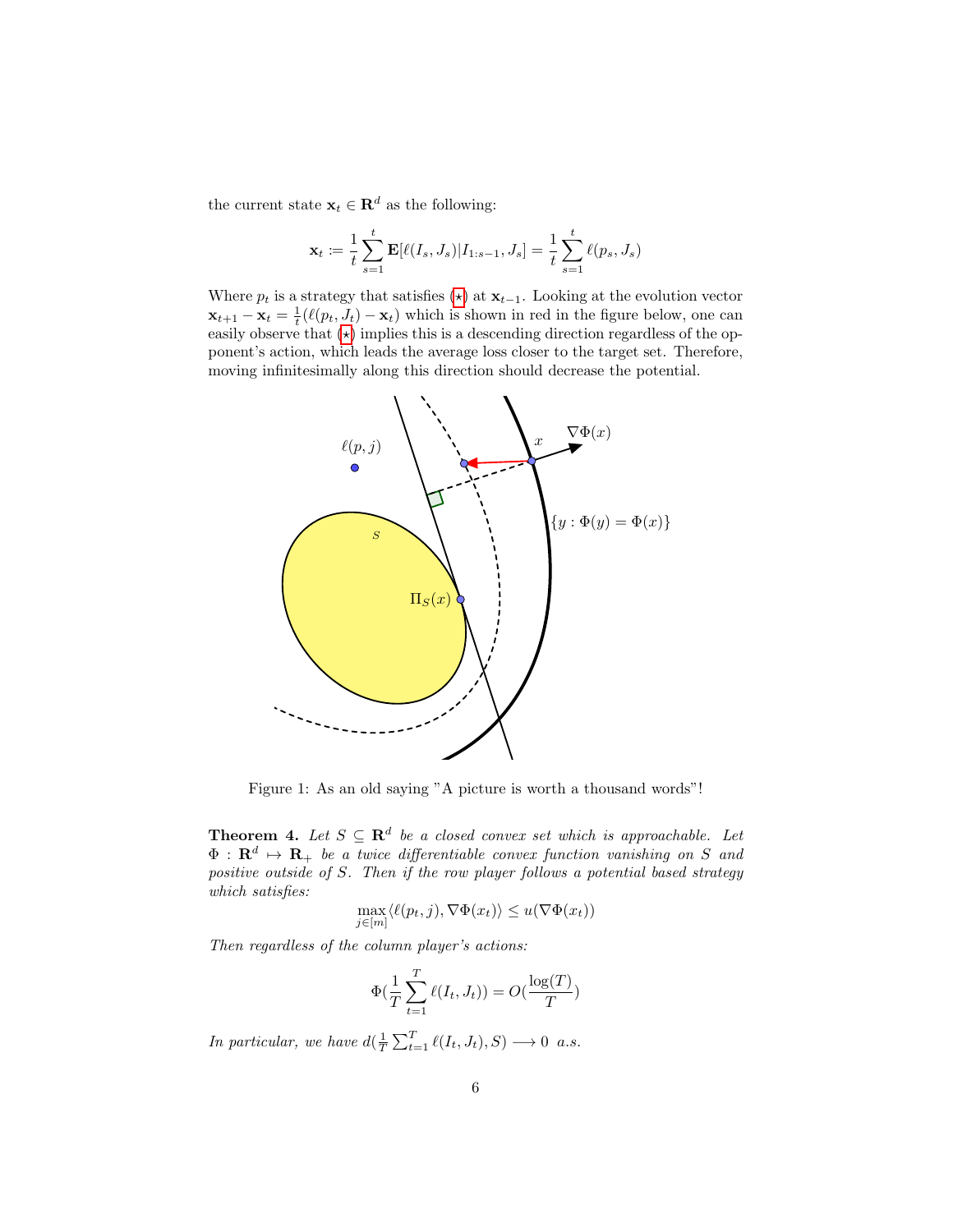The proof is basic and just uses standard convex analysis which can be found in [\[PLG\]](#page-10-0) §7.8, [\[MSC\]](#page-10-1), but relies heavily on the  $\frac{1}{t}$  scaling of the cumulative loss. As a direct consequence of this powerful theorem, one can form a class of Hannan consistent strategies. To that end, one needs to prove approachability of the nonpositive orthant, or equivalently, approachability of halfspaces with normal vector in  $\mathbf{R}_+^d$ . Recall that  $\underline{\ell}(i, j) := (\ell(i, j) - \ell(1, j), \dots, \ell(i, j) - \ell(N, j))$ represents the loss vector in this context. By choosing  $p$  to be proportional to the normal vector  $\nabla_k \Phi$ , we can satisfy the condition in Corollary 1:

$$
\langle \underline{\ell}(p,j), \nabla \Phi \rangle = \sum_{i=1}^{N} \sum_{k=1}^{N} p_i(\ell(i,j) - \ell(k,j)) \nabla_k \Phi
$$

$$
= \left( \sum_{k=1}^{N} \nabla_k \Phi \right) \left( \sum_{i=1}^{N} p_i(\ell(i,j)) - \sum_{k=1}^{N} \nabla_k \Phi(\ell(k,j)) \right) = 0
$$

Note that  $\Phi$  can be any convex function which is zero only on  $\mathbb{R}^d_-$ . Consequently, the gradient is an element of the positive orthant and therefore becomes a legitimate probability vector by the correct normalization.

#### 1.3 Mixability of Loss Functions

A key principle in potential-based forecasting is that the value of the potential function at time t should not escape too far from the initial potential  $\Phi(0)$ . In the case of the exponential potential  $\Phi_{\eta}(\mathsf{R}_t) = \frac{1}{\eta} \log \sum_i e^{\eta \mathsf{R}_{t,i}}$ , preventing the potential from ever increasing ensures a regret bound uniform in the number of rounds  $t$ : we have

$$
\max_{i} \mathsf{R}_{t,i} \le \Phi_{\eta}(\mathsf{R}_{t}) \le \Phi_{\eta}(0) = \frac{\log N}{\eta}
$$

The property of nonincreasing potential can be seen to lead to the class of socalled mixable loss functions (and its subclass of exp-concave losses) as follows. Consider again the N−experts setting, and let

$$
q_{i,t-1} = \frac{e^{-\eta L_{t-1,i}}}{\sum_{j} e^{-\eta L_{t-1,j}}}, \ i = 1, \dots, N
$$

be weights given by the exponential potential,  $L_{t,i} = \sum_{s \leq t} \ell_{s,i}$  be the cumulative loss of the i<sup>th</sup> expert at time t,  $R_{t,i} = L_t - L_{t,i}$  be the forecaster's regret with respect to the  $i^{th}$  expert, and  $r_t$  be the vector of instantaneous regrets  $\ell_t - \ell_{t,i}$ .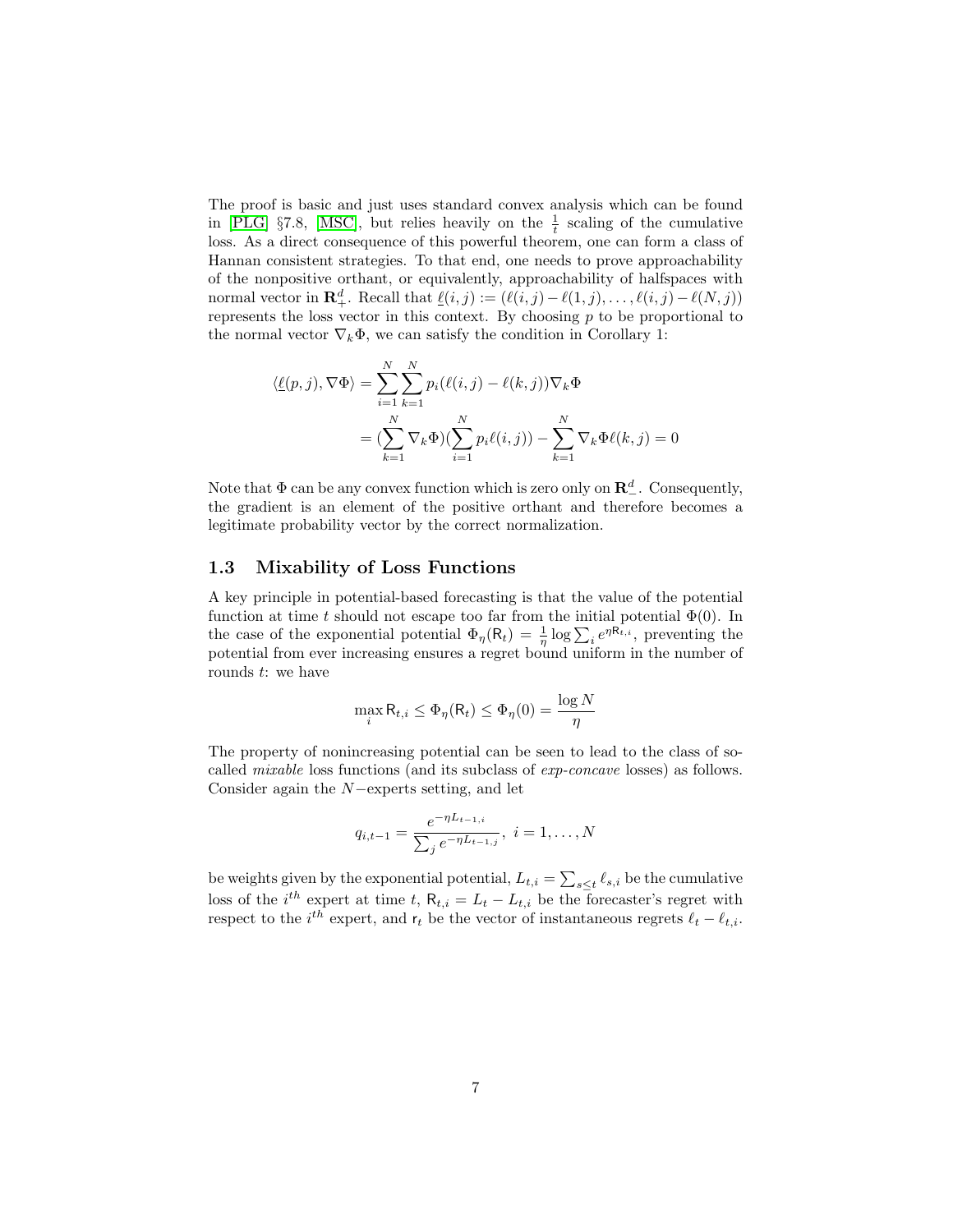We have

$$
\Phi_{\eta}(R_{t-1}) \geq \Phi_{\eta}(R_{t-1} + r_{t})
$$
\n
$$
\iff \sum_{i} e^{\eta(L_{t-1} - L_{t-1,i})} \geq \sum_{i} e^{\eta(L_{t-1} - L_{t-1,i} + \ell_{t} - \ell_{t,i})}
$$
\n
$$
\iff e^{-\eta \ell_{t}} \geq \sum_{i} e^{-\eta \ell_{t,i}} \frac{e^{-\eta L_{t-1,i}}}{\sum_{j} e^{-\eta L_{t-1,j}}}
$$
\n
$$
\iff \qquad \ell_{t} \leq -\frac{1}{\eta} \log \sum_{i} e^{-\eta \ell_{t,i}} q_{i,t-1}.
$$

The exp-concave losses are defined by concavity of  $\exp(-n\ell(\cdot, y))$ ; this immediately ensures the above inequalities hold. From this angle, the notion of a mixability curve introduced by Vovk in [V] specifies general conditions under which this property, and consequently, uniform bounds, hold. Formally,

**Definition 4.** The mixability curve of a loss function  $\ell : \mathcal{X} \times \mathcal{Y} \to \mathbf{R}$  is defined as

$$
\mu(\eta) := \inf \Big\{ c > 0 : \forall N, \forall (q_1, \dots, q_N) \in \Delta([N]) \text{ (the weights on each expert)},
$$

$$
\forall (I_1, \dots, I_N) \in \mathcal{X} \text{ (the expert predictions)},
$$

$$
\exists p : \text{no matter the outcome } y \in \mathcal{Y},
$$

$$
\ell(p, y) \le -\frac{c}{\eta} \log \sum_i e^{-\eta \ell(I_i, y)} q_i \Big\}
$$

**Theorem 5.** Suppose the decision space  $\mathcal X$  is compact, the loss function  $\ell$  is continuous in its first argument,  $\exists I : \ell(I, y) < \infty \ \forall y$ , and  $\exists I : \ell(I, y) = 0 \ \forall y$ . Then  $\mu(\eta) \geq 1$ .

The proof of this result is in Vovk's paper and follows by contradiction: supposing ∃ c < 1 satisfying the property in Definition 1, one can construct a sequence of decisions  $(I^{(j)})_{j=1}^{\infty}$  such that  $\lim \ell(I^{(j)}, y) = 0 \forall y$ . By compactness, the limit point exists in  $\mathcal{X}$ , and by continuity of  $\ell$  the limit point violates the last assumption. In terms of the parameterization above, it is also shown in [V] that  $\mu(\eta)$  is a continuous and increasing function of  $\eta$ . It follows from the definition of mixability that we have

$$
L_t \le \mu(\eta) \min_i L_{t,i} + \frac{\mu(\eta)}{\eta} \log N \quad \forall t \ge 1
$$

and so the largest  $\eta$  such that  $\mu(\eta) = 1$  (if it exists for the  $\ell$  in question) gives the best bound on the forecaster's loss/regret. It is also shown in the main theorem of [V] that the mixability curve  $\eta > 0 \mapsto (\eta, \mu(\eta))$  in fact determines the best achievable constants in bounds of the above form. Examples of mixable losses are given in [\[PLG\]](#page-10-0) §3.6 and are thus of special interest to the analysis of sharp regret bounds.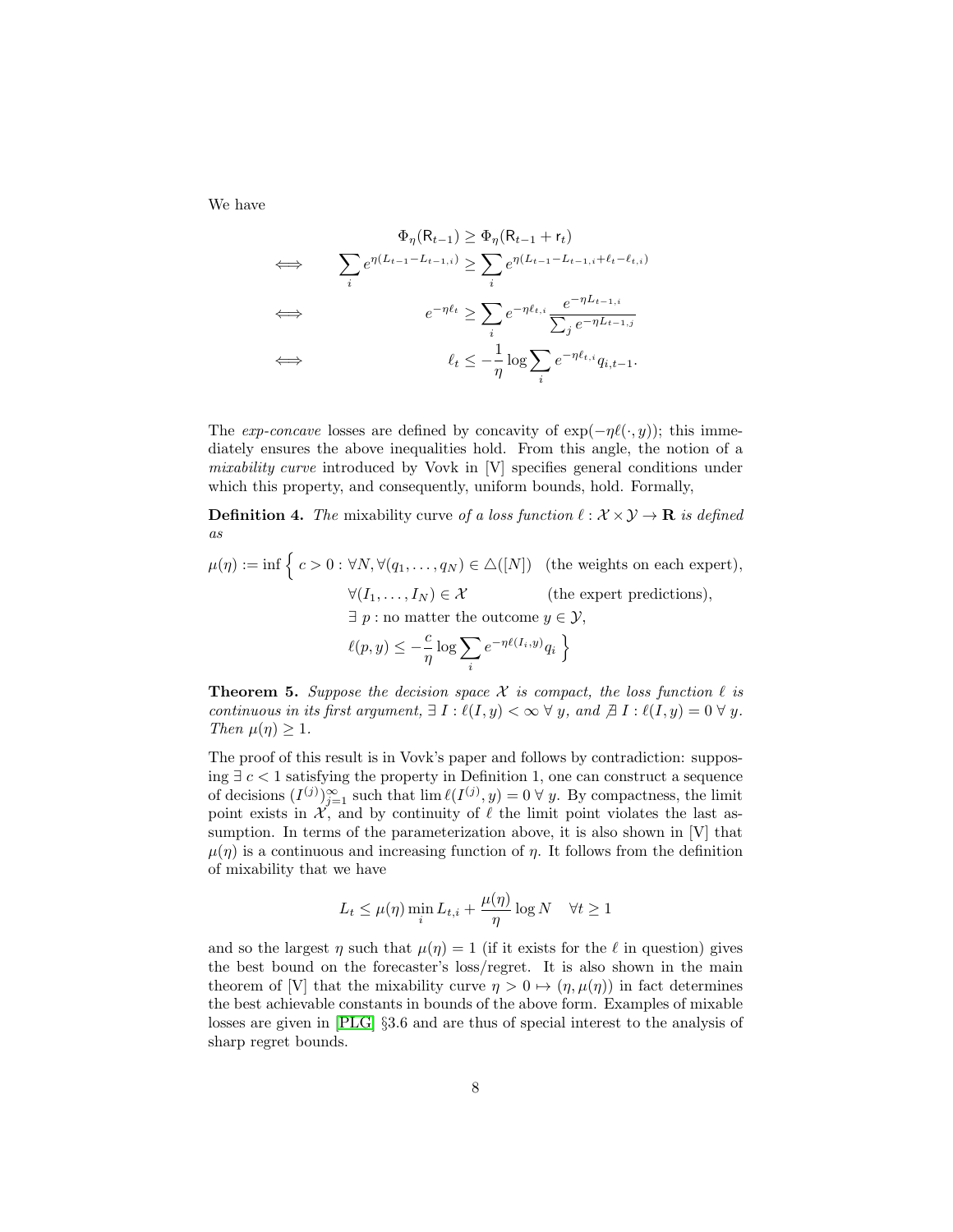#### 1.4 Auctions

An interesting application of the expert advice setting is in designing nearly optimal auctions. Myerson ([\[GTA\]](#page-10-4), §14.9) characterised the single-item auction which optimizes the auctioneer's revenue, denoted OPT :=  $\max_{p \in [0,1]} p(1 - F(p))$ . Each bidder's valuation for the item is drawn from the distribution  $F$ , which is known to the auctioneer (a practically questionable setting). Although one might think that achieving this optimal revenue is hopeless without enough information about bidder values, one can in fact learn this distribution sequentially through holding an auxiliary auction repeatedly and by changing the allocation and payment rule in each round in a clever manner so that the auctioneer has vanishing regret. In other words, the per-round revenue of the auctioneer will eventually be as though they knew the underlying distribution in hindsight and acted optimally. The main advantage of the latter auction is its robustness where there are no underlying statistical assumptions on the bidders' valuations. The idea is, instead of revealing the bids simultaneously, to hold private auctions with each bidder individually (note that this is only feasible for goods with infinite supply) and sell the item to the current bidder at that price if their bid was higher than our proposed price and then adjust our price for the next round based on the new obtained information. This is called the Take- $It-Or-Leave-It$  mechanism. Usually, auction designers are constrained to design truthful auctions, meaning that bidders only bid their true valuation of the item, so that the auctioneer can obtain useful information to maximize their profit. Indeed, the proposed auction is truthful since no one has an incentive to buy an item higher than their valuation and they don't want to lose the chance to buy the item when the price is lower than their valuation. Formally:

**Definition 5.** In a Take-It-Or-Leave-It online auction with n bidders, we perform the following at round t:

- The auctioneer computes a price  $p_t \in [0,1]$ , which can depend on past information denoted  $\mathcal{F}_{t-1}$ ,
- The auctioneer and bidder at round t reveal their price and bid simultaneously. The item is sold at price  $p_t$  if the bid  $v_t$  is higher than  $p_t$ .

The main idea to come up with pricing strategies is to discretize the set of prices and treat each one as an expert. Let us take  $\mathbf{P} := \{\frac{1}{N}, \frac{2}{N}, ..., 1\} \subseteq [0, 1]$ to represent the set of our experts. In other words, expert  $i$  always suggests to use price  $\frac{i}{N}$  for the item. Now the auctioneer revenue at round t is defined as  $g(p_t, v_t) \coloneqq p_t \mathbf{1}\{v_t \geq p_t\}$  (note that this gain is not convex in its first argument) and the *i*<sup>th</sup> expert obtains a gain equal to  $r_{t,i} = \frac{i}{N} \mathbf{1} \{v_t \geq \frac{i}{N}\}\.$  This choice of gain is natural since we are trying to deduce something about the revenue of the auction. Now we can obtain regret bounds by adopting a polynomial weighting algorithm. The pricing strategy can be implicitly formulated by the following:

$$
p_t = \frac{\sum_{i=1}^{N} w_i^t \frac{i}{N}}{\sum_{i=1}^{N} w_i^t}, \quad w_i^t = w_i^{t-1} (1 - \eta r_{t,i})
$$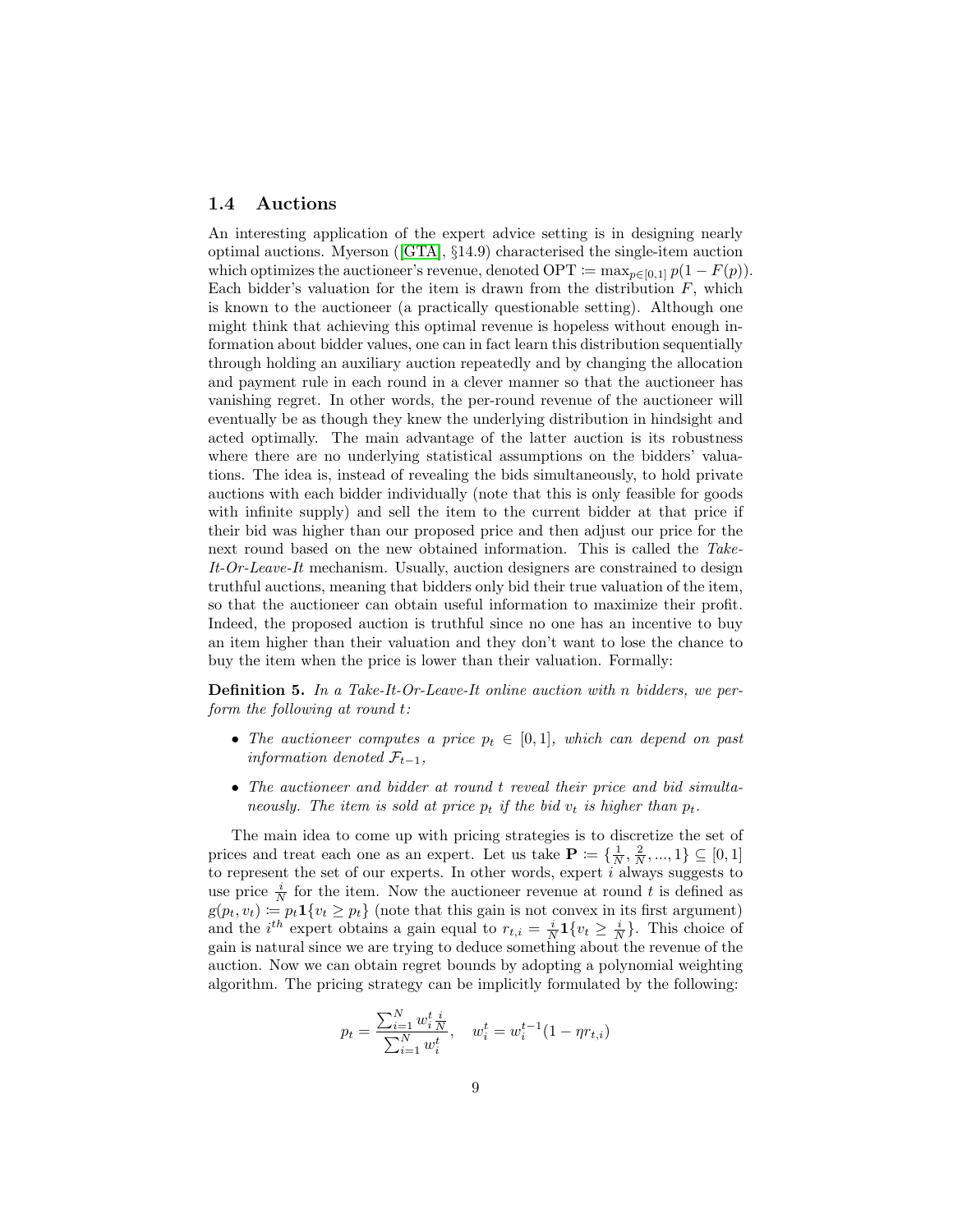**Theorem 6.** If the auctioneer sells the item in each round based on polynomial weighting pricing, then the auctioneer has no regret. In particular, if bidder valuations  $(\mathbf{v}_i)_{i\leq n}$  are drawn independently from an underlying distribution  $F(\cdot)$  then the average per round revenue will converge to the optimal revenue. Moreover, the rate of convergence can be characterized as follows:  $\sum_{t=1}^{n} g(p_t, \mathbf{v_t}) \geq n \max_{p \in [0,1]} p(1 - F(p)) - O_p(\sqrt{n \log(n)})$ 

The ideas of this proof were gathered from [\[PM\]](#page-10-5). Based on regret bounds for polynomial weighting strategies [\[PLG\]](#page-10-0) §4 for arbitrary bounded losses, we have:

$$
\sum_{t=1}^{n} g(p_t, \mathbf{v_t}) \ge \max_{p \in \mathbf{P}} \sum_{i=1}^{n} g(p, \mathbf{v_t}) - n\eta - \frac{\log(N)}{\eta}
$$

$$
\ge \max_{p \in \mathbf{P}} p|\{i : \mathbf{v_i} \ge p\}| - n\eta - \frac{\log(N)}{\eta}
$$

$$
\ge \sup_{p \in [0,1]} p|\{i : \mathbf{v_i} \ge p\}| - \frac{n}{N} - n\eta - \frac{\log(N)}{\eta}
$$

Where the last inequality comes from the fact that if we reduce the optimal price down to  $\lfloor Np \rfloor/N$ , then the price will be perturbed by at most  $\frac{1}{N}$ , and so the total revenue will be reduced by at most  $\frac{n}{N}$ . By choosing  $N, \eta$  optimally, we get the best lower bound one can get:

$$
\sum_{t=1}^{n} g(p_t, \mathbf{v_t}) \ge \sup_{p \in [0,1]} p | \{ i : \mathbf{v_i} \ge p \} | - O(\sqrt{n \log(n)})
$$

Note that this regret bound holds for all valuation sequences (in particular, without statistical assumptions). Now, by combining the Rademacher Complexity bound for the class of indicators  $\{p \mapsto \mathbf{1}\{v \geq p\}, v \in [0,1]\}\$  having VC dimension 1 and Azuma-Hoeffding, we have the following with probability at least  $1 - \delta$ :

$$
\sup_{p \in [0,1]} |\sum_{i=1}^n \mathbf{1}\{\mathbf{v_i} \ge p\} - n(1 - F(p))| \le 2\sqrt{2n \log(2n)} + \sqrt{n \log(\frac{2}{\delta})}
$$

To reiterate, the power of this algorithm stems from the information acquired by observing bidders' values for the item in each round so we can calculate what would have been our revenue had the auctioneer chosen different prices. This is equivalent to saying we observe the incurred loss for each individual expert. Similar results can be achieved in more limited feedback settings. The following problem arises in the context of dynamic pricing where instead of performing an auction, there is a price tag for the item at each round and customers buy the item in the same sequential manner with the slight difference that they won't reveal their values. In this setting the only information seller can obtain at each round is whether that internal value was higher or lower than the current price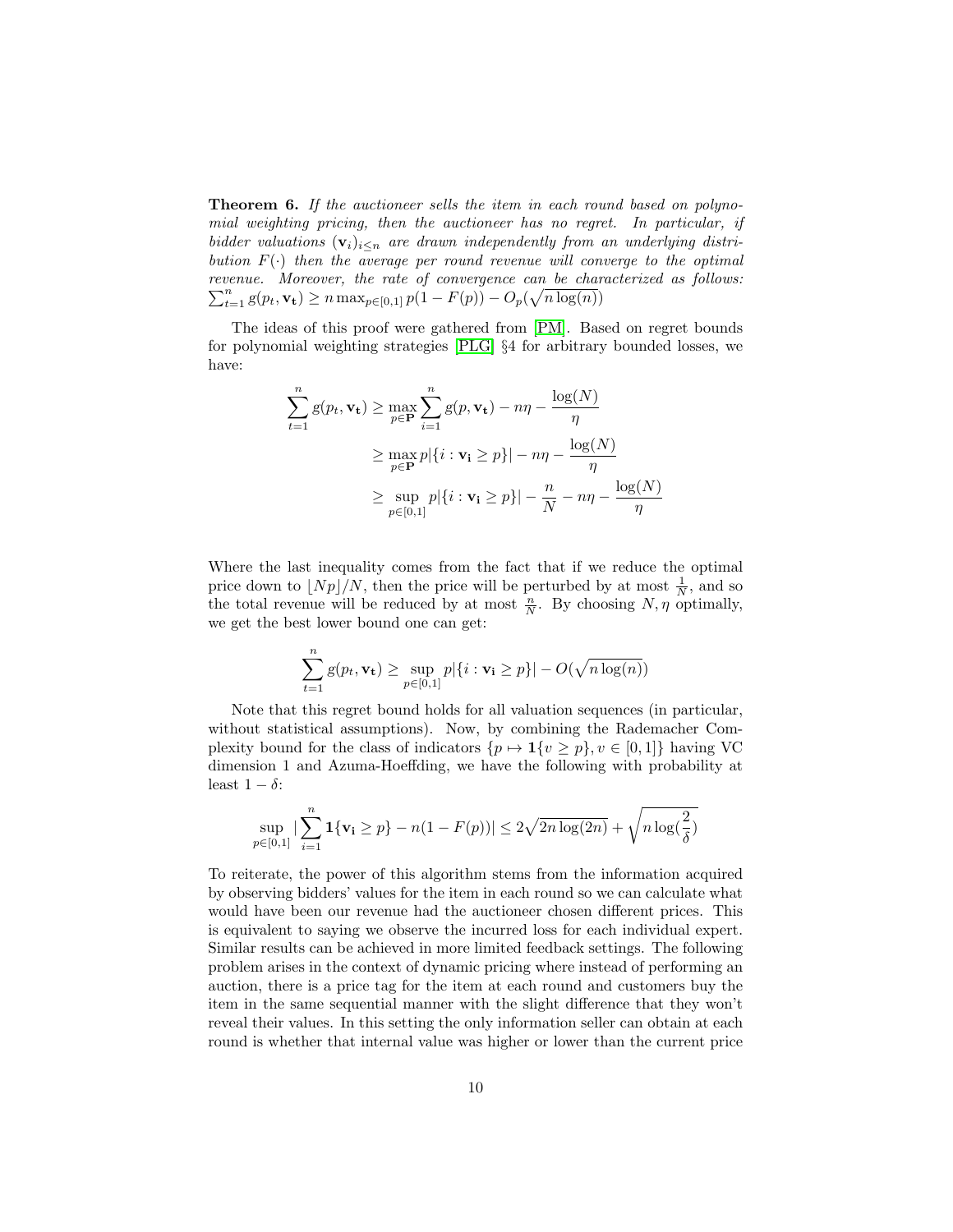tag, which is analogous to the Multi-Armed Bandit problem, since only the loss of the current expert in use is observed.

#### 1.5 Discussion

The idea for this report came from Professor Hsu's suggestion of the paper [\[V\]](#page-10-6). Subsequently, we found the book [\[PLG\]](#page-10-0) and related papers [\[ABH,](#page-10-2) [MSC\]](#page-10-1). For lack of time and space, we could not include material that interested us on the subjects of network routing, data compression, and computational issues that arise in implementation of online forecasting methods with large space complexity.

# References

- <span id="page-10-0"></span>[PLG] Cesa-Bianchi, N. and Lugosi, G., 2006. Prediction, learning, and games. Cambridge University Press.
- <span id="page-10-1"></span>[MSC] Hart, S. and Mas-Colell, A., 1999. A general class of adaptive strategies. Journal of Economic Theory, 98(1), (pp. 26-54)
- <span id="page-10-2"></span>[ABH] Abernethy, J., Bartlett, P.L. and Hazan, E., 2011, December. Blackwell approachability and no-regret learning are equivalent. In Proceedings of the 24th Annual Conference on Learning Theory (pp. 27-46).
- <span id="page-10-6"></span>[V] Vovk, V., 1998. A game of prediction with expert advice. Journal of Computer and System Sciences, 56(2), pp.153-173.
- <span id="page-10-4"></span>[GTA] Karlin, A.R. and Peres, Y., 2017. Game theory, alive (Vol. 101). American Mathematical Soc.
- <span id="page-10-3"></span>[B] D. Blackwell, 1956. An analog of the minimax theorem for vector payoffs. Pacific Journal of Mathematics, 6(1), pp. 1–8.
- <span id="page-10-5"></span>[PM] [Aaron Roth. 2020. Profit Maximization in Online Learning](https://www.cis.upenn.edu/~aaroth/courses/slides/agt17/lect19.pdf)

#### Appendix: From Correlated Equilibria to Calibration

Although one can easily show for a repeated game that if both players adopt some Hannan consistent strategy, then the product empirical distribution of players actions denoted by  $\hat{p}_t \times \hat{q}_t$  where  $\hat{p}_{t,k} = \frac{1}{t} \sum_{i=1}^t \mathbf{1}_{\{\mathbf{I}_t = k\}}$  will converge to the set of Nash equilibria  $p \times q$  almost surely, the empirical joint will not necessarily converge to that set. In fact, it will converge to a set called Hannan set [\[PLG\]](#page-10-0) §7.4 which contains all the Correlated equilibria. This raises the question of whether the Hannan set is the smallest that we can jointly converge to. The answer is no, and by introducing a stronger notion of regret called internal regret we prove existence of strategies for players to jointly converge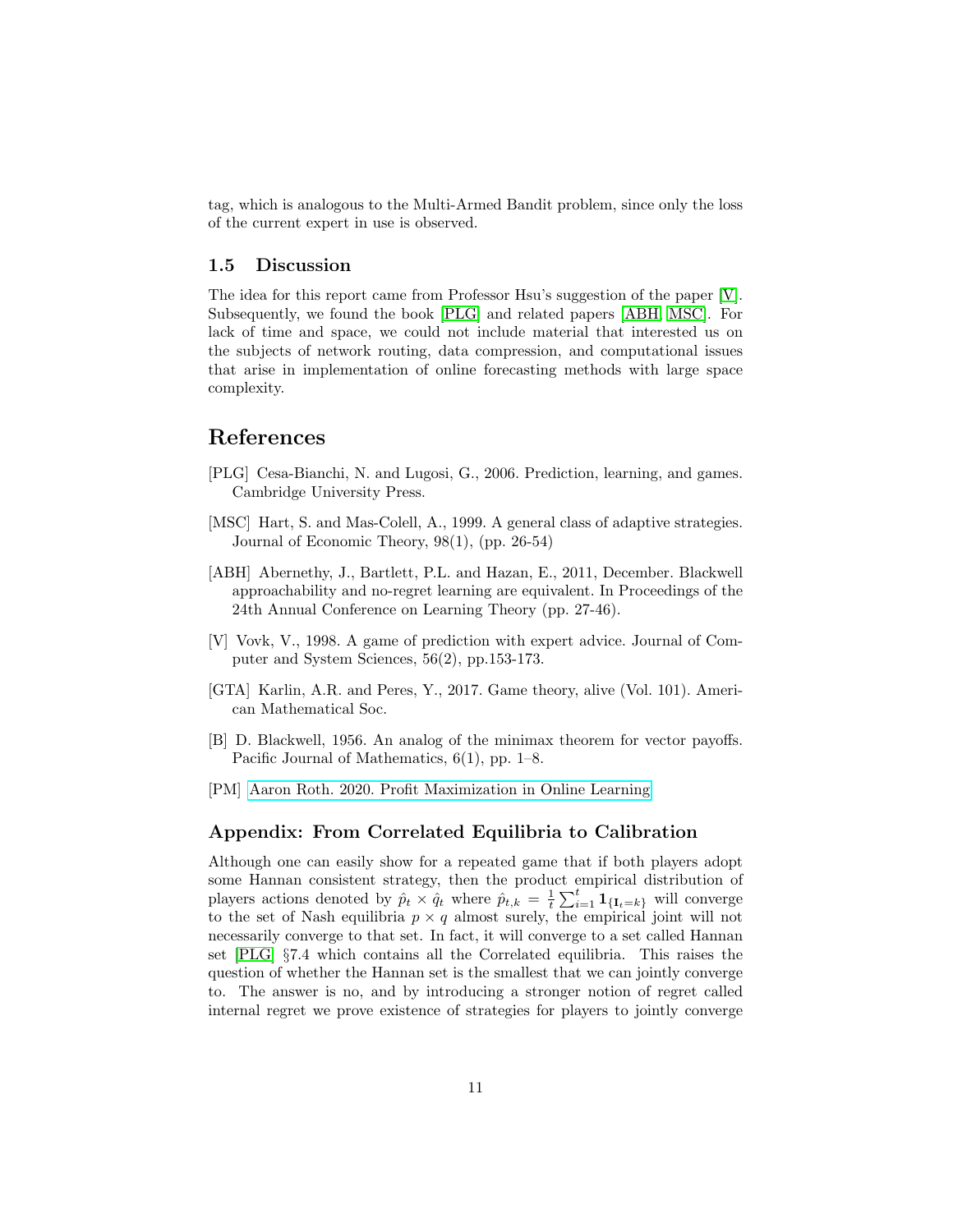to the set of correlated equilibria contingent on controlling internal cumulative regret (see [\[PLG\]](#page-10-0) §7.4). Internal Regret for the row player is defined as follows:

$$
\hat{r}_{(i,i'),t} = \mathbf{1}_{\{I_t=i\}} (\ell(i, J_t) - \ell(i', J_t))
$$

In other words, cumulative internal regret  $\hat{R}_{(i,i'),T} = \frac{1}{T} \sum_{t=1}^{T} \hat{r}_{(i,i'),t}$  measures the difference of what could have been the row player's loss had she played action  $i'$  every time he played i. Recall that correlated strategies in a 2 player game corresponds to the situation where every player obtains a suggested action from a vector  $(I, J)$  drawn from the joint distribution **P** and then decides which action to play. Equilibrium holds when no player has an incentive to deviate from the suggested action. Moreover, if row player knew **P** then  $P(J|I)$  would be the best guess for her to predict the column player's action. Therefore, P is a Correlated equilibrium if and only if action i is the best response to  ${\bf P}(.|I = i)$ . The goal is to ensure the empirical joint distribution converges to a Correlated Equilibrium but the issue is the limiting distribution is not known to the row player in advance. The remedy is to estimate it! In order to do this players should predict mixed strategies which their opponents are going to use in the next round and play the best action as if the opponent were using that predicted strategy. Let us denote the row player's prediction of the opponent's strategy at round t to be  $\hat{q}_t$ . Then the estimate of the joint distribution from the row player's point of view is:

$$
\hat{\mathbf{P}}_T(i,j) = \frac{1}{T} \sum_{t=1}^T \mathbf{1}_{\{\hat{q}_t \in \hat{B}_i\}} \mathbf{1}_{\{J_t = j\}}
$$

where  $\hat{B}_i$  is the set of column player's mixed strategies q to which best respond for row player is to play action *i*. By the preceding argument if we let  $J_t = e_{J_t} \in$  $\mathbb{R}^m$  then the following motivates the row player to use a calibrated forecast for estimating the opponent's strategy:

$$
\hat{\mathbf{P}}_T(.|j) = \frac{\sum_{t=1}^T \underline{J}_t \mathbf{1}_{\{\hat{q}_t \in \hat{B}_i\}}}{\sum_{t=1}^T \mathbf{1}_{\{\hat{q}_t \in \hat{B}_i\}}}
$$

Theorem 7. In a 2-player repeated game, if both players play the best response action to a calibrated forecast of their opponent's mixed strategy, then their joint empirical distribution will converge to the set of Correlated Equilibria almost surely.

See [\[PLG\]](#page-10-0) §7.6 for a detailed proof. Note that existence of a calibrated forecaster can be seen in view of existence of a vanishing internal cumulative regret strategy (see [\[PLG\]](#page-10-0) §4.5) which can be constructed by the means of Blackwell approachability. To this end, one may consider the loss matrix:

$$
\underline{\ell}(i,j) = [\hat{r}_{(k,s)}]_{k,s} = [\mathbf{1}_{\{k=i\}}(\ell(i,j) - \ell(s,j))]_{k,s} \in \mathbf{R}^{n \times n}
$$